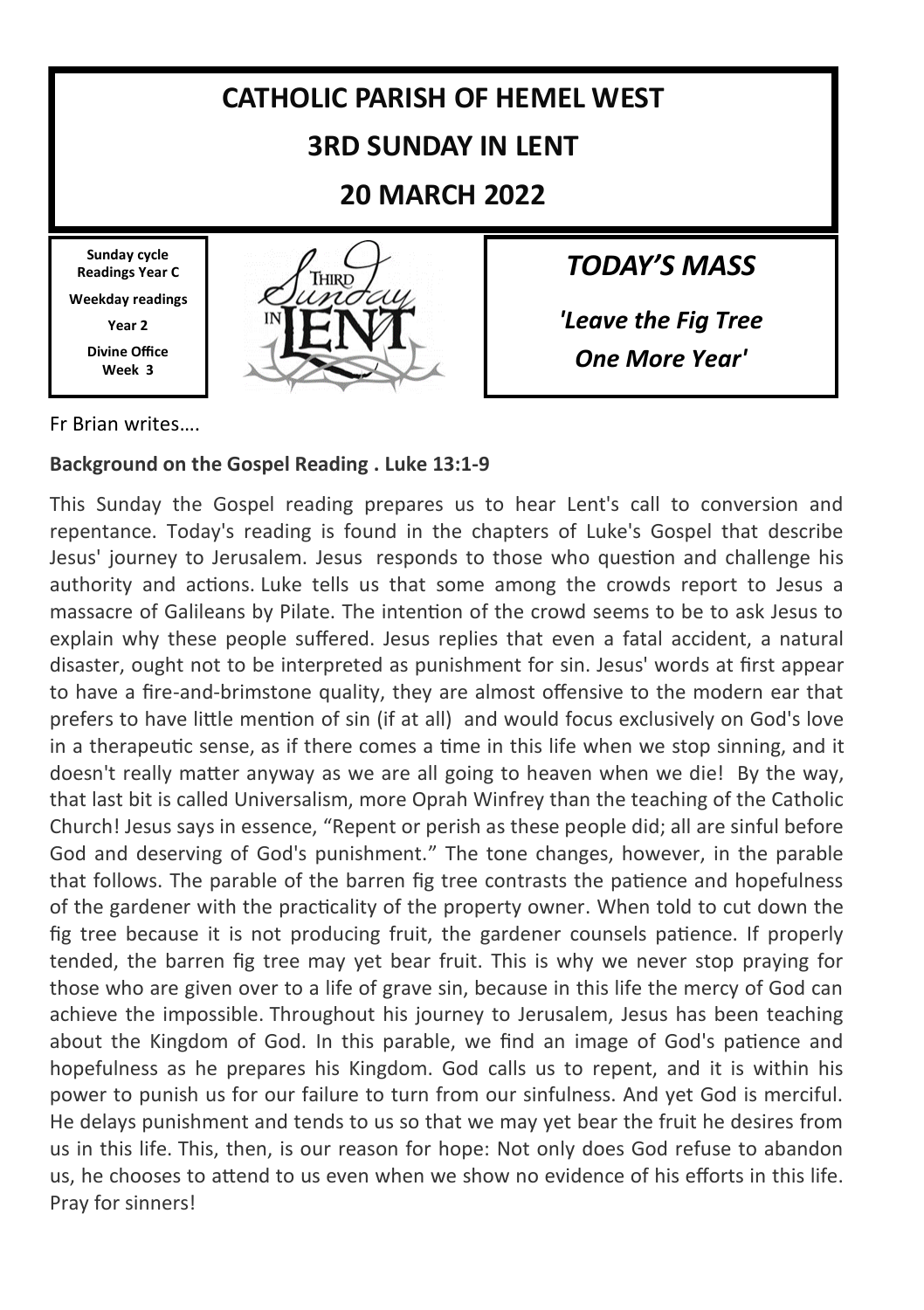# **PARISH NEWS**

**Welcome to the parish of Hemel West. If you are new to the parish, please make yourself known to Fr Brian, by contacting him on 01442 391 759.**

#### **LENT 2022**

**HOLY HOUR:** (with Confessions, Adoration & Benediction) 7pm Fridays at Ss Mary & Joseph. This will also be Livestreamed. Please note there<br>will not be Confessions Adoration & will not be Confessions, Adoration & Benediction on 18 March and 8 April.

**STATIONS OF THE CROSS**: Please come and join St Mark's for the Way of the Cross, 7pm every Tuesday in Lent. If you cannot make it then please watch the Livestream on the YouTube account https://www.youtube.com/c/ HemelWestCatholic

**STATIONS OF THE CROSS**: Every Thursday 11am at Ss Mary & Joseph lead by the Catholic Women's league.

**TAIZE SERVICE** at Ss Mary & Joseph Friday 18 March and Friday 8 April at 7pm.

**LENTEN BUNTING:** I hope you like the Lenten bunting adorning the sanctuary and the area around it. I do! It has been prepared by our friends, the children at St Cuthbert Mayne school. It contains their Lenten promises, acts of kindness and Lenten prayers etc. Well done children!

**EASTER FLOWERS FOR THE CHURCH**: If you would like to contribute to the purchase of EASTER FLOWERS, do take an envelope marked EASTER FLOWERS DONATION and pop your donation in it and then place it in the offertory collection basket at the entrance to the church. Thank you.

**CHANGE OF WEDNESDAY MASS TIME:** As from Wednesday 16 March, Mass will be at **10am** every Wednesday.

**MOG (Men Only Group):** I've heard it said that men are like icebergs. Most of their emotions, thoughts and feelings are submerged beneath the surface of their lives. Many men do not open up about themselves and what is going on for them at work, in their families, in their lives in general and in the Church etc. They suffer silently. A MOG is an opportunity to support each other in a way that

is not therapeutic, but based on solidarity, deep listening, respect and action. Confidentiality is the cornerstone for openness and trust. We could all come together when the MOG wants to meet up – no Agenda, Minutes, bureaucracy, rules or regulation, except that of respect and solidarity. Get togethers could have a speaker who addresses issues that impact men in particular, followed up by discussion on say leadership, authentic masculinity etc, action, a breakfast fry-up with the smoking of cigars and the drinking of whiskey (that's a joke that last bit…maybe?) and occasional weekends away to undertake varying challenges that build resilience, solidarity, brotherhood and discipleship with Jesus Christ who calls us to sacrifice ourselves, following his authentic model of strong leadership. If you think this is something you'd like to get involved in, a Men Only Group (MOG), give me a call on 01442 391 759. Don't email me, I won't reply if you do. I want to talk with you!

**PRAYING OF THE ROSARY AFTER MASS**: Some parishioners stay after weekday Mass and pray the

| WEEK:                                                                                                          |               |                | GOSPEL READINGS FOR THE FORTHCOMING |
|----------------------------------------------------------------------------------------------------------------|---------------|----------------|-------------------------------------|
| Mon:                                                                                                           | Tuke          | $4:24 - 30$    |                                     |
|                                                                                                                | Tues: Matthew | $18:21 - 35$   |                                     |
|                                                                                                                | Wed: Matthew  | $5:17-19$      |                                     |
| Thurs: Luke                                                                                                    |               | $11:14-23$     |                                     |
| Fri: The Top State State State State State State State State State State State State State State State State S | Mark          | 12:28-34       |                                     |
| Sat:                                                                                                           | Tuke          | 18:9-14        |                                     |
| Sunday: Luke                                                                                                   |               | 15: 1-3, 11-32 |                                     |

#### **PARISH FINANCES**

PLANNED GIVING: Thank you to all those who have made the switch to donating by Standing Order. For those who wish to donate in this way, the details are:

*Account Name: WRCDT Hemel West Sort Code: 40-05-20 Account No.: 31095048*

**The offertory collection Income figures are published on a monthly basis once the bank reconciliation is completed.**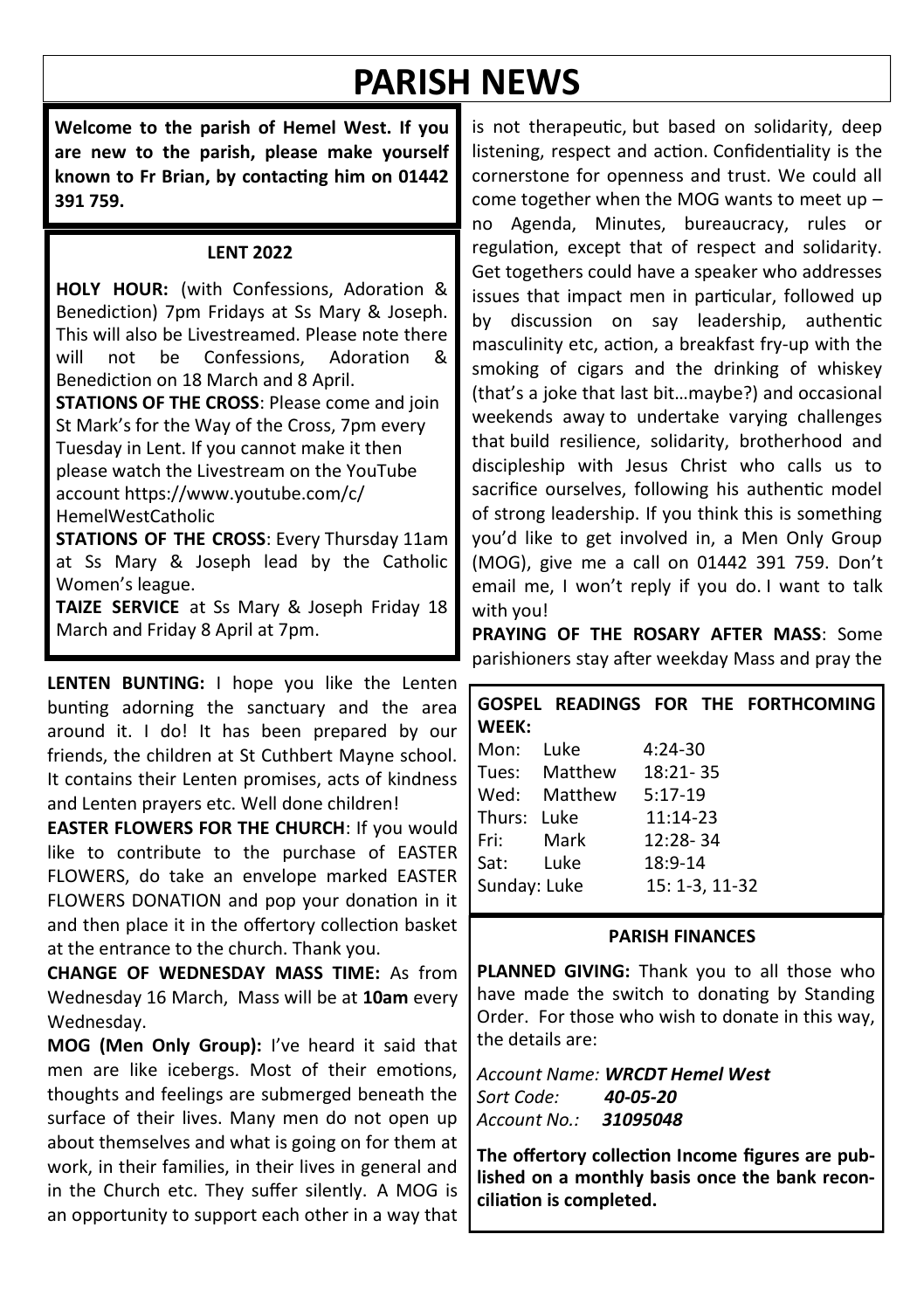rosary. This is excellent and I encourage you to stay on those occasions you come to daily Mass. We should bear in mind the admonition of Our Lady of Fatima during her appearances to the seers at Fatima in 1917, ''Pray the Rosary every day in order to obtain peace for the world and the end of the war." As you can imagine, this seems apposite at this moment in world history.

**CAFOD - Ukraine Appeal**: Families affected by the conflict in Ukraine urgently need food, water and shelter. CAFOD is working closely with Caritas Ukraine, Caritas Poland and others, who are already there delivering practical help to those most in need. You can be part of the Church's response by giving to CAFOD's Ukraine Humanitarian Appeal at cafod.org.uk/ukraine. Please also continue to pray for peace in Ukraine.

**CAFOD**: Thank you for giving to CAFOD's Lent Appeal. Your generous gifts will ensure that CAFOD's local experts, like Sister Anthonia in Sierra Leone, can support families with training in growing and making healthy food so that children can grow up big and strong. Thank you so much for your generosity, and prayers for CAFOD and the work they do.

**ANNUAL MASS OF THANKSGIVING**: Annual Mass of Thanksgiving for the Sacrament of Matrimony : Westminster Cathedral, Saturday 14 May 2022 at 3pm. The Cardinal is inviting to this Mass all couples in the Diocese, who are celebrating their 5th 10th, 25th, 30th, 40th, 50th and 60th (and every year over 60) Wedding Anniversary of Catholic Marriage in 2022. If you

are celebrating an anniversary, please email Fr Brian the following details: husband and wife's names, wedding date, full postal address and email (or telephone number, if no email) by Friday 25 March.

**GOING TO HOSPITAL?** If you are going into Hospital do ask to see Theresa Taylor-Brookes the Catholic Chaplain. Please call the Chaplaincy office on 01923 217994 or 07776598704 for Watford and St Albans.

**NEWSLETTER ITEMS:** When submitting an item for the newsletter, please send the details and

| <b>Office Hours and Telephone cover</b><br>for Hemel West. |                          |  |  |  |  |
|------------------------------------------------------------|--------------------------|--|--|--|--|
| Email: shirleybailey@rcdow.org.uk                          |                          |  |  |  |  |
| Phone: 01442 391 759 option 2                              |                          |  |  |  |  |
| Telephone cover                                            | <b>Hemel West Office</b> |  |  |  |  |
| for West                                                   | Hours                    |  |  |  |  |
| Monday                                                     | Monday                   |  |  |  |  |
| 12 noon-6pm                                                | 3pm-6pm                  |  |  |  |  |
| Tuesday                                                    | Tuesday                  |  |  |  |  |
| 9.30am-3.30pm                                              | Closed                   |  |  |  |  |
| Wednesday                                                  | Wednesday                |  |  |  |  |
| 9.30am-3.30pm                                              | 9.30am-3.30pm            |  |  |  |  |
| Thursday                                                   | <b>Thursday</b>          |  |  |  |  |
| 9.30am-3.30pm                                              | 9.30am-12.30pm           |  |  |  |  |
| Friday                                                     | Friday                   |  |  |  |  |
| 9.30am-3.30pm                                              | 9.30am-12.30pm           |  |  |  |  |

information as you would like to see it published in the newsletter. Please keep your item to no more than 60 words. Please email Shirley by Wednesday 12 Noon and she will be do her best to accommodate it.

**E-ALERT**: Please sign up for the parish e-alerts and keep up with all the parish news.

#### **Prayer**

We are Family

Loving God, I devote this season of Lent to You. Help us to overcome our indifferences. Let us receive Your love with open hearts, as

there are no outsiders or enemies in God's family. Amen

**Love in Action Pray, Fast, Give**